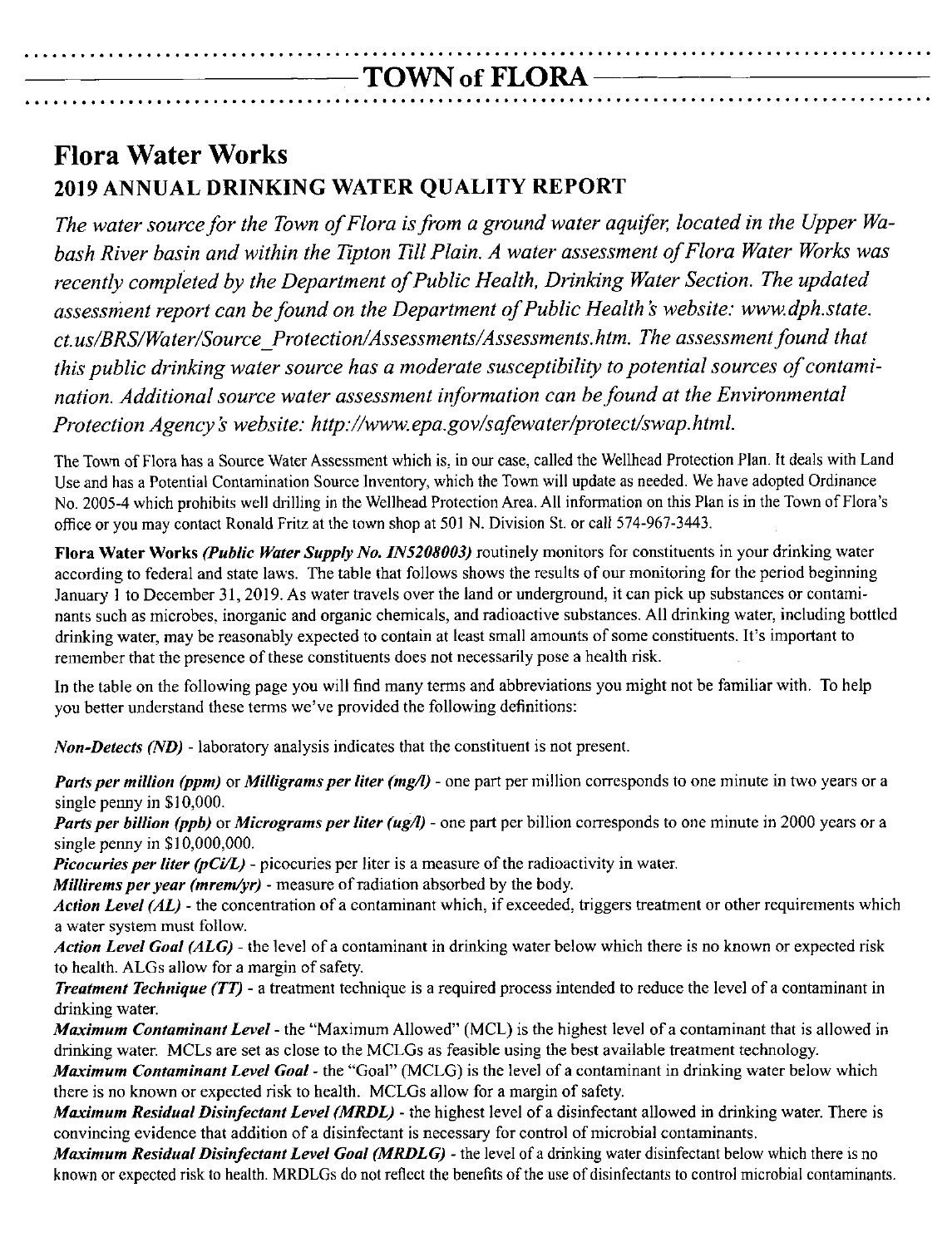# **Test Results**

### 2019 ANNUAL DRINKING WATER QUALITY REPORT

| <b>Inorganic Contaminants</b>                                                              |            |             |                       |                |                                                                                                                                |
|--------------------------------------------------------------------------------------------|------------|-------------|-----------------------|----------------|--------------------------------------------------------------------------------------------------------------------------------|
| Barium (7/26/2017)                                                                         | .09 ppm    | 2           | 2                     | No             | Discharge of drilling wastes; discharge from<br>metal refineries; erosion of natural deposits                                  |
| Chromium (7/26/2017)                                                                       | 8 ppb      | 100         | 100                   | N <sub>0</sub> | Discharge from steel and pulp mills;<br>erosion of natural deposits                                                            |
| Fluoride (7/26/2017)                                                                       | $.61$ ppm  | 4           | 4                     | No.            | Erosion of natural deposits; water additive<br>that promotes strong teeth; discharge from<br>fertilizer and aluminum factories |
| Copper (2018)                                                                              | .37 ppm    |             | 1.3 $AL=1.3$ No.      |                | Erosion of natural deposits; leaching from<br>wood preservatives; corrosion of household<br>plumbing systems                   |
| Nickel (8/15/2017)                                                                         | $.01$ mg/l | $\bf{0}$    | 0.1                   | No.            | Possible waste runoff from industry                                                                                            |
| Lead (2018)                                                                                | $1.6$ ppb  | $\Omega$    | $AL=15$ No            |                | Corrosion of household plumbing systems;<br>erosion of natural deposits                                                        |
| Nitrate (as Nitrogen) (6/12/2019)                                                          | $1.0$ ppm  | 10          | 10                    | N <sub>0</sub> | Runoff from fertilizer use; leaching from<br>septic tanks, sewage                                                              |
| <b>Residual Disinfectant</b>                                                               |            |             |                       |                |                                                                                                                                |
| Chlorine (2019)                                                                            | I ppm      |             | 4 (MRDLG) 4 (MRDL) No |                | Water additive (disinfectant) used to control<br>microbiological organisms                                                     |
| <b>Radioactive Contaminants</b>                                                            |            |             |                       |                |                                                                                                                                |
| Beta/photon Emitters (3/7/2017)                                                            | 2 mrem/yr  | $\bf{0}$    | 4                     | N <sub>0</sub> | Decay of natural and man-made deposits                                                                                         |
| Uranium (3/7/2017)                                                                         | .3548 ug/l | $\theta$    | 30                    | No.            | Erosion of natural deposits                                                                                                    |
| <b>Synthetic Organic Contaminants including Pesticides and Herbicides - ND (7/18/2018)</b> |            |             |                       |                |                                                                                                                                |
| <b>Volatile Organic Contaminants - ND</b>                                                  |            | (7/26/2017) |                       | <b>No</b>      |                                                                                                                                |

| Disintection Dyproducts & Freedraors |                               |          |     |     |     |                                                                  |  |  |  |
|--------------------------------------|-------------------------------|----------|-----|-----|-----|------------------------------------------------------------------|--|--|--|
|                                      | Contaminant                   |          |     |     |     | Range Detected MCGL MCL Violation Likely Source of Contamination |  |  |  |
|                                      | Total Haloacetic Acids (2019) | 8 ppb    | NA. | 60. | No. | By-product of drinking water chlorination                        |  |  |  |
|                                      | Total Trihalomethanes (2019)  | $28$ ppb | NA. | 80. | No. | By-product of drinking water chlorination                        |  |  |  |

Nitrate in drinking water at levels above 10 ppm is a health risk for infants of less than six months of age. High nitrate levels in drinking water can cause blue baby syndrome. Nitrate levels may rise quickly for short pe

Some people who drink water containing trihalomethanes in excess of the MCL over many years experience problems with their liver, kidneys, or central nervous systems, and may have increased risk of getting cancer.

Infants and young children are typically more vulnerable to lead in drinking water than the general population. If present, elevated<br>levels of lead can cause serious health problems, especially for pregnant women and young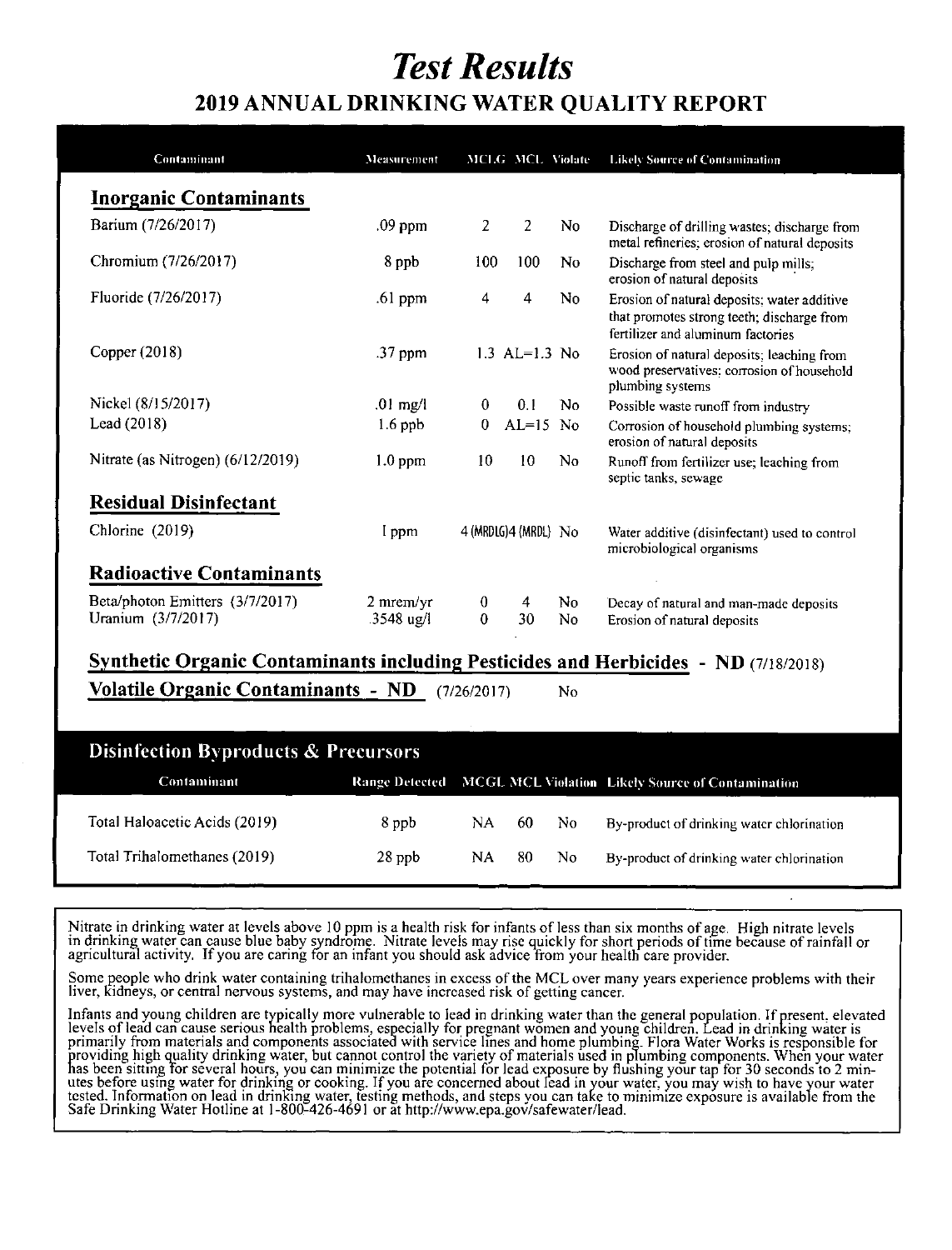As vou can see by the table, our system had no violations. We're proud that your drinking water meets or exceeds all Federal and State requirements. We have learned through our monitoring and testing that some constituents have been detected. The EPA has determine that your water IS SAFE at these levels.

All sources of drinking water are subject to potential contamination by substances that are naturally occurring or man made. These substances can be microbes, inorganic or organic chemicals and radioactive substances. All drinking water, includin\$ bottled water, may reasonably be expected to contain at least small amounts of some contaminants. The presence of contami nants does not necessarily indicate that the water poses a health risk. More. information about contaminants and potential health effects can be obtained by calling the Environmental Protection Agency's Safe Drinking Water Hotline at 1-800-426-4691.

The sources of drinking water (both tap water and bottled water) include rivers, lakes, streams, ponds, reservoirs, springs and wells. As water travels over the surface of land or through the ground, it dissolves naturally-occurring minerals and, in some cases, radioactive material, and can pick up substances resulting from the presence of animals or from human activity. Contaminants that may be present in source water include:

- Microbial Contaminants such as viruses and bacteria, which may come from sewage treatment plants, septic systems, agricultural livestock operations, and wildlife
- Inorganic Contaminants such as salts and metals, which can be naturally-occurring or result from urban storm runoff, industrial or domestic wastewater discharges, oil and gas production, mining, or farming
- Pesticides and Herbicides which may come from a variety of sources such as agriculture, storm water runoff, and residential uses
- Organic Chemicals including synthetic and volatile organic chemicals, which are by-products of industrial processes and petroleum production, and can also come from gas stations, urban stann water runoff, and septic systems .
- Radioactive Materials which can be naturally-occurring or be the result of oil and gas production and mining activities

In order to ensure tap water is safe to drink, the EPA prescribes regulations that limit the amount of certain contaminants in water provided by public water systems. Food and Drug Administration (FDA) regulations establisb limits for contaminants in bottled water, which must provide the same protection for public health.

### MCL's are set at very stringent levels. To understand the possible health effects described for many regulated contaminants, a<br>person would have to drink 2 liters of water every day at the MCL level for a lifetime to have *described health effect.*

- Beta/photon emitters certain minerals are radioactive and may emit forms of radiation known as photons and beta radiation. Some people who drink water containing beta and photon emitters in excess of the MCL over many years may have an increased risk of getting cancer.
- Alpha emitters certain minerals are radioactive and may emit a form of radiation known as alpha radiation. Some people who drink water containing alpha emitters in excess of the MCL over many years may have an increased risk of getting cancer.
- Barium some people who drink water containing barium in excess of the MCL over many years could experience an increase in their blood pressure.
- Copper copper is an essential nutrient, but some people who drink water containing copper in excess of the action level over a relatively short amount of time could experience gastrointestinal distress. Some people who drink water containing copper in excess of the action level over many years could suffer liver or kidney damage. People with Wilson's Disease should consult their personal doctor.
- Cadmium some people who drink water containing cadmium in excess of the MCl over many years could experience kidney damage.
- Fluoride some people who drink water containing fluoride in excess of the MCL over many years could get bone disease, including pain and tenderness of the bones. Children may get mottled teeth.
- Lead infants and children who drink water containing lead in excess of the action level could experience delays in their physical or mental development. Children could show slight deficits in attention span and learning abilities. Adults who drink this water over many years could develop kidney problems or high blood pressure.
- Nitrate infants below the age of six months who drink water containing nitrate in excess of the MCL could become seriously ill and, if untreated, may die. Symptoms include shortness of breath and blue baby syndrome.

Nitrates: As a precaution we always notify physicians and health care providers in this area if there is ever a higher than normal level of nitrates in the water supply.

Lead: Lead in drinking water is rarely the sole cause of lead poisoning, but it can add to a person's total lead exposure. All potential sources of lead in the bousehold should be identified and removed, replaced or reduced.

Tn our continuing efforts to maintain a safe and dependable water supply it may be necessary to make improvements in your water system. The costs of these improvements may be reflected in the rate structure. Rate adjustments may be necessary in order to address these Improvements.

Thank you for allowing us to continue providing your family with clean, quality water this year. In order to maintain a safe and dependable water supply we sometimes need to make improvements that will benefit all of our customers. These improvements are sometime reflected as rate structure adjustments. Thank you for understanding.

Some people may be more vulnerable to contaminants in drinking water than the general population. Immuno-compromised persons such as persons with cancer undergoing chemotherapy, persons who have undergone organ transplants. people with HlY /AIDS or other immune system disorders, some elderly, and infants can be particularly at risk from infections. These people should seek advice about drinking water from their health care providers. EPA/CDC guidelines on appropriate means to lessen the risk of infection by cryptosporidium and other microbiological contaminants are available from the Safe Drinking Water Hotline (800) 426-4691.

#### Please call our office if you have questions.

According to Nick Hoffman, "We at Flora Water Works work around the clock to provide top quality water to every tap. We ask all our customers help us protect our water sources, which are the heart of our community. Please keep watch for any strange vehicles around our water plant area and notify us in that event. Our way of life and our children's future depend on everyone being aware of their *surroundings. "*